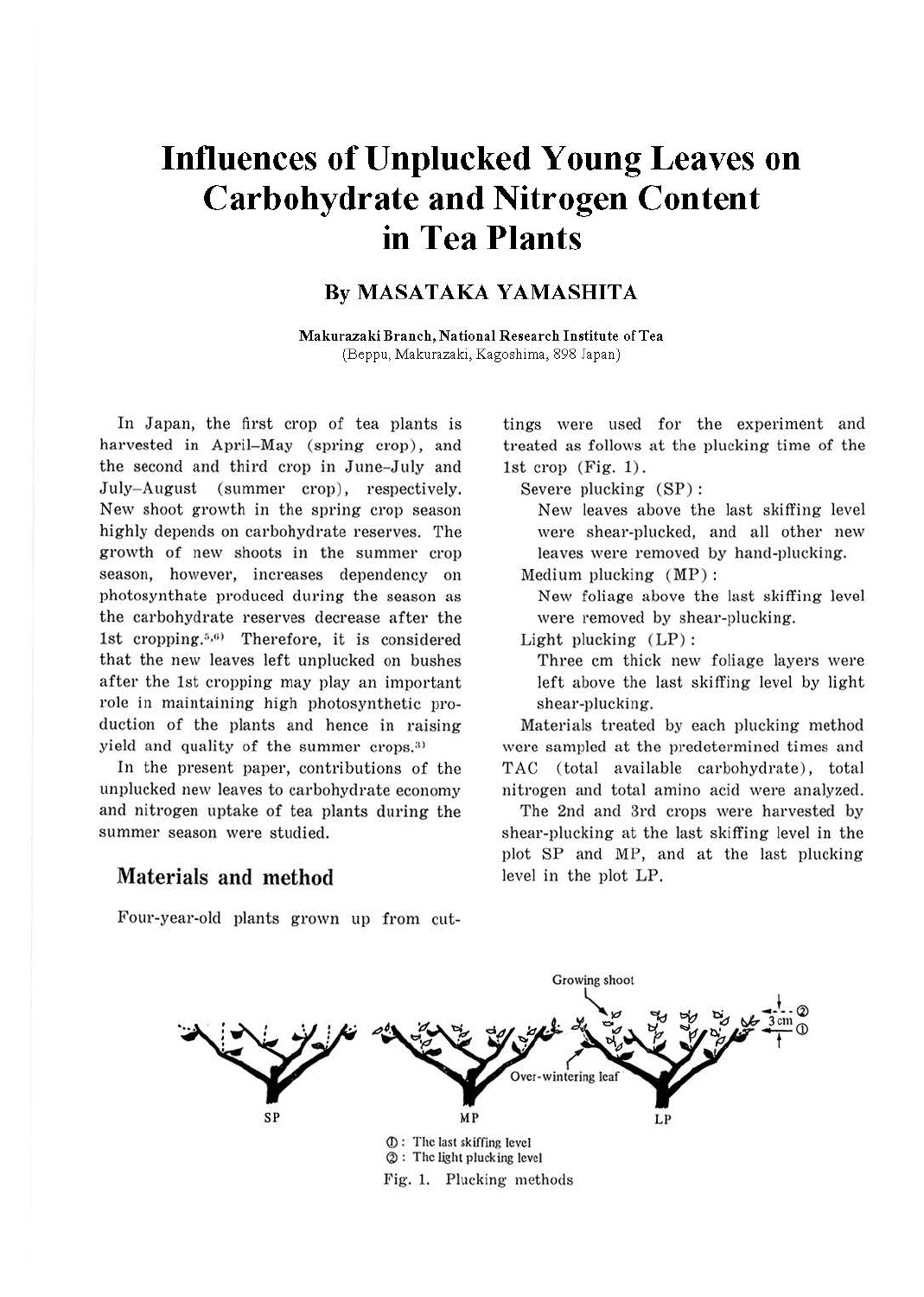| Treatments | 2nd crop         |                         |                           |           | 3rd crop         |                         |          |
|------------|------------------|-------------------------|---------------------------|-----------|------------------|-------------------------|----------|
|            | Shoot*<br>length | $100$ -shoot*<br>weight | Weight of**<br>new shoots | Yield***  | Shoot*<br>length | $100$ -shoot*<br>weight | Yield*** |
| SP         | cm<br>1.9        | g<br>35.5               | g<br>143.8                | g<br>68.5 | cm<br>2.0        | 40.4                    | 99.7     |
| ΜP         | 2.8              | 43.7                    | 116.8                     | 80.7      | 2.0              | 38.7                    | 112.0    |
| LP         | 3.1              | 53.5                    | 104.0                     | 81.1      | 2.5              | 39.8                    | 93.7     |

Table 1. Growth of summer crops

\* For whole new shoots (fresh).

\*\* For whole new shoots (fresh weight per plant).

\*\*\* New shoots harvested by shear-plucking (fresh weight per plant).

## **Foliage after treatments and growth of summer crops**

Changes in leaf area per plant during the experimental period are shown in Fig. 2, and growth of new shoots and yield of the 2nd and 3rd crops are shown in Table 1.

The leaf area in the plot SP and MP was reduced by the treatments to about  $64\%$  and 84% of that of the plot LP, respectively. Thereafter, the leaf area in the plot MP and LP continued to increase gradually up to the 3rd crop season but that in the plot SP showed a sharp rise only during the 2nd crop



B : IS days after the l st cropping (May 11) C : Bud opening time of the 2nd crop (May 20 • 24) D : Plucking time of the 2nd crop (June 7 - 11) E : Bud opening time of the 3rd crop (June 28)  $F: 20$  days after the 3rd cropping (Aug.  $3 - 5$ )



season. Eventually, although the difference in leaf area among the plots diminished somewhat, it still remained in the same order until 20 days after the 3rd cropping.

The whole new shoot weight per plant in the 2nd crop season was greatest in the plot SP, followed by MP and LP. However, yield, shoot length, and 100-shoot weight of the whole new shoots showed a reversed order. New shoot growth and yield in the 3rd crop season showed no appreciable difference among the plots.

## **Carbohydrate economy after the treatments**

Content( $\%$ ) and amount(g) of carbohydrate in plants are shown in Fig. 3.

In the SP plot, the carbohydrate content in a whole plant continued to increase by the bud opening time of the 2nd crop (C), while in other plots, it turned to decrease from 15 days after the treatment (B). Consequently, the content at the time C was highest in the plot SP followed by MP and LP. After the time C, the carbohydrate content decreased in all plots, and at the time D (plucking of the 2nd crop) it showed a reversed order,  $LP > MP > SP$ , due to a steeper decrease in the plot SP than in other plots.

The carbohydrate content in the aerial part sharply decreased from the time B in all plots, resulting in a similar value in all plots at the time C. The content in the underground part was higher than that in the aerial part, and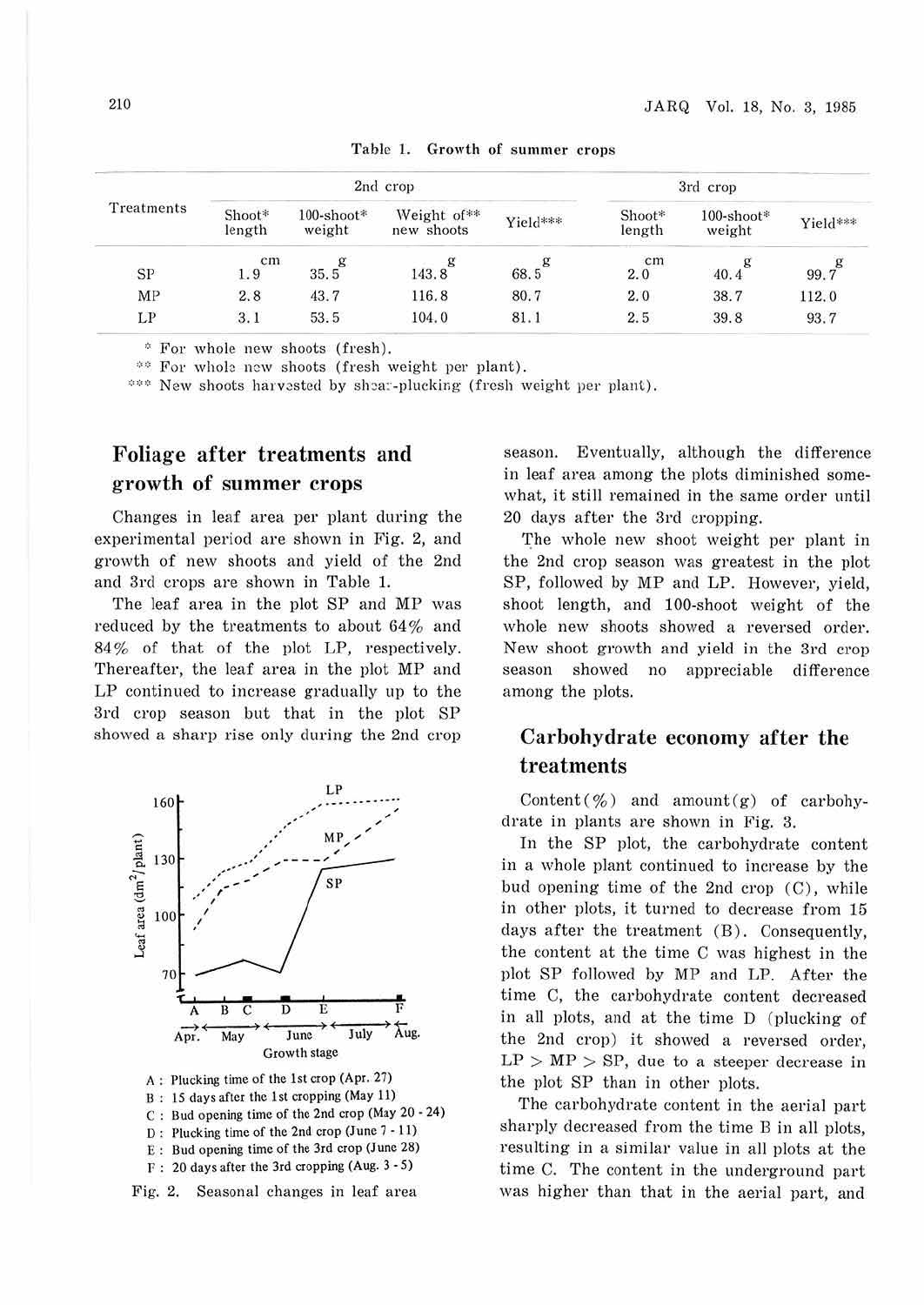

Fig. 3. Charges in carbohydrate content during summer crop season A-F: Refer to Fig. 2.

by the time C it showed different changes according to the different treatments, namely, the content increased in the plot SP, it was kept constant in the plot MP, and it decreased in the plot LP for 15 days after the treatment. Consequently, the content at the time C was  $SP > MP > LP$ . The changes after the time C were similar to that in the whole plant.

The amount of carbohydrate in each part of plant showed almost the same seasonal trend as the content in each part of plant in each plot.

The carbohydrate contents in the aerial and the underground part appear not to start decreasing immediately after the treatments but to temporarily increase preceding a rapid decrease. It was observed at this stage after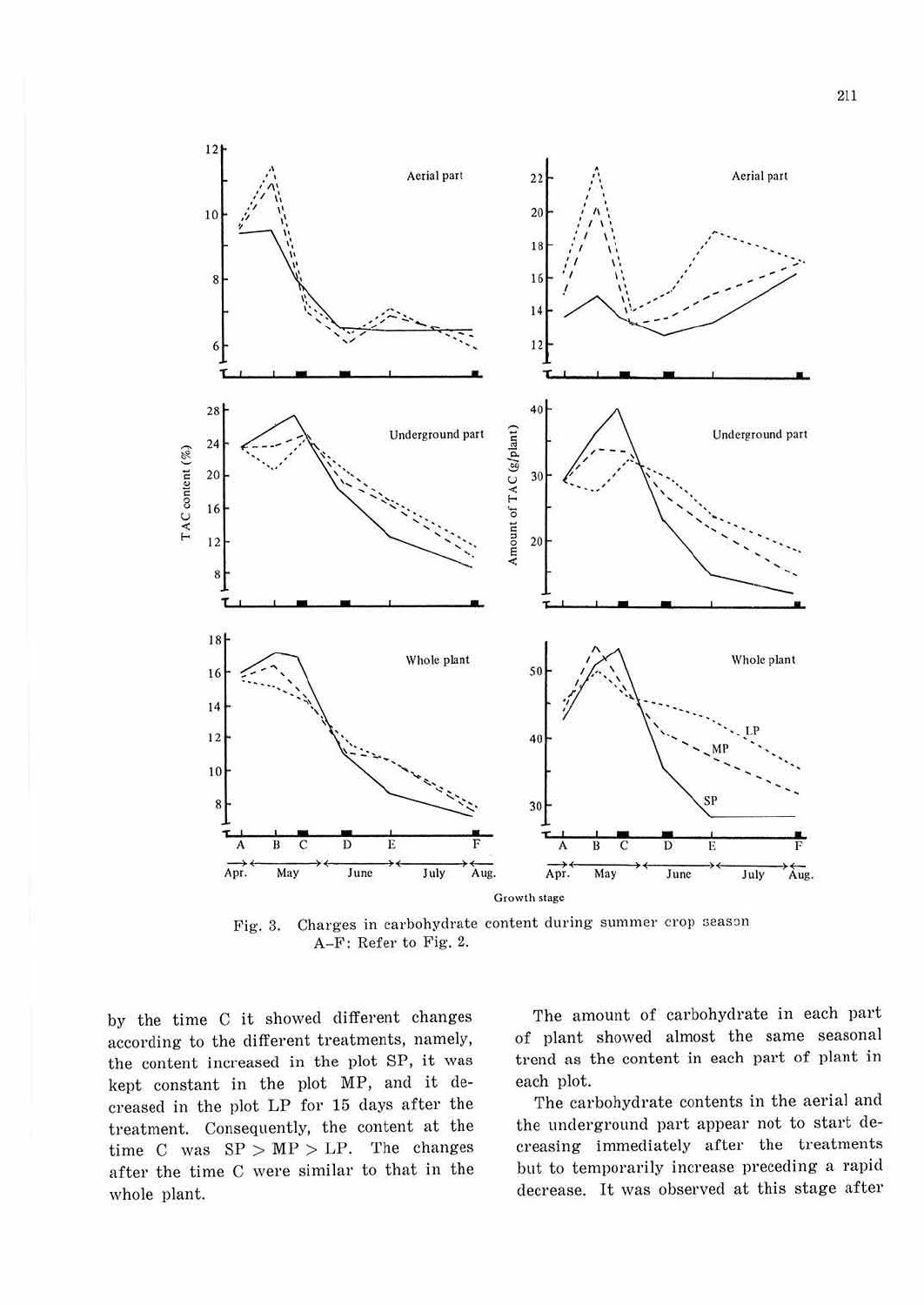the treatment that the more unplucked leaves remain, the lower the carbohydrate content in the whole plant. This suggests that consumption of carbohydrate reserves by growth is greater in plants with a larger amount of new leaves. However, after the time D (plucking of the 2nd crop), the content and amount of carbohydrate became higher in plants with more unplucked leaves. This may be due to

an increased photosynthetic production caused by maturing of unplucked new leaves.

The amount of new shoot produced in the 2nd crop season was not proportional to the amount of new leaves left unplucked. This may be due to a compensation for lost new leaves. The carbohydrate consumption by the compensational growth seems to be a factor which induced the above-mentioned inversion



Fig. 4. Changes in nitrogen content during summer crop season A-F: Refer to Fig. 1. Content in leaf at the stage D was analyzed for mature leaves except new shoots.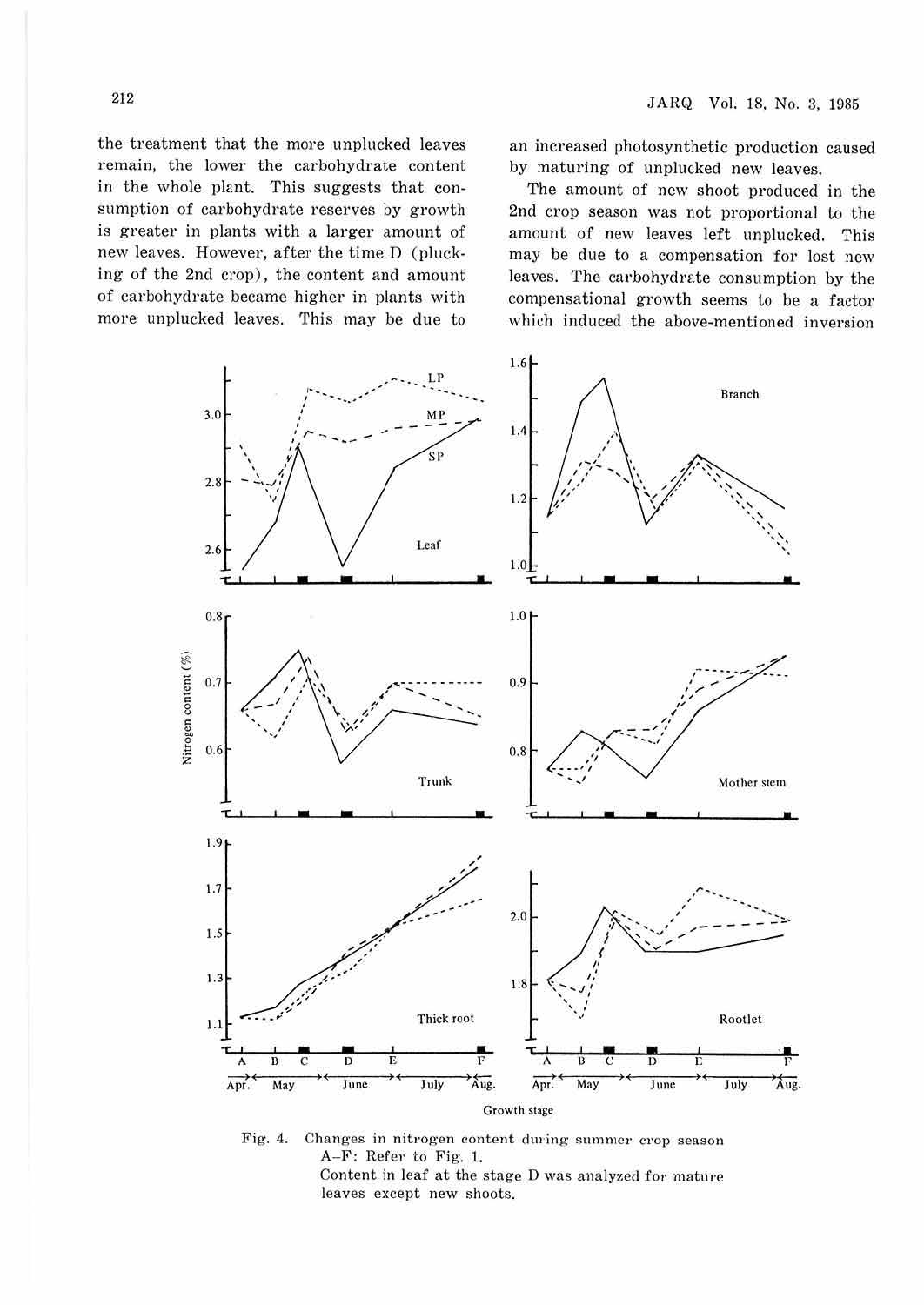of carbohydrate content among plots. The compensational growth seems to induce smallsized new shoots and production of new shoots inside the crown, resulting in reduced yields by shear-plucking.

## Uptake and utilization of nitrogen after the treatments

Nitrogen content of each organ, and nitrogen uptake rate and total nitrogen uptake during the experimental period are shown in Figs. 4 and 5 respectively.

The nitrogen content of leaves was highest in the plot LP followed by MP and SP over



the whole experimental period. But, the content in other organs except leaves showed an inversion in the order among plots before and after the time C (flushing of the 2nd crop). Before the time C, it was  $SP > MP >$ LP, but after that it changed to  $LP > MP >$ SP. The nitrogen content in all organs except thick roots decreased in every plot, especially in the plot SP, during the 2nd crop season. After the 3rd cropping, differences of nitrogen content among plots tended to diminish except in branches and thick roots.

Although the total amount of nitrogen absorbed during the whole experimental period was slightly less in the plot SP than MP and LP, uptake rate of nitrogen during the Period II (from the time B to C) was evidently higher in the plot LP, followed by MP and SP. However, uptake rate of nitrogen during the Period III showed no great difference among 3 plots.

Although the total nitrogen content in the 2nd crop shoots was the highest in the plot SP, followed by MP and LP, the total amino acid content showed an inversed order among the plots. However, both contents of the 3rd crop shoots showed no definite difference among the plots (Table 2).

As shown above, the more the new leaves left unplucked, the lower was the nitrogen content of organs except leaves until the 2nd flushing. This implies that more amount of young leaves required more active translocation and supply of nitrogen from other organs for their growth.<sup>2)</sup> However, the nitrogen

| Crop<br>season | Treatments | Total<br>nitrogen<br>$\binom{9}{0}$ | Amino acid (mg%) |                  |                  |          |       |  |
|----------------|------------|-------------------------------------|------------------|------------------|------------------|----------|-------|--|
|                |            |                                     | Theanine         | Glutamic<br>acid | Aspartic<br>acid | Arginine | Total |  |
| 2nd            | SP         | 4.44                                | 369.4            | 63.4             | 55.3             | 8.9      | 563.6 |  |
|                | MP         | 4.36                                | 371.2            | 49.4             | 69.4             | 5.7      | 584.8 |  |
|                | LP         | 4.25                                | 395.9            | 83.4             | 74.0             | 6.2      | 664.3 |  |
| 3rd            | SP         | 3.98                                | 162.4            | 40.1             | 48.6             | 1.9      | 321.3 |  |
|                | MP         | 3.91                                | 134.9            | 33.8             | 46.9             | 1.8      | 281.2 |  |
|                | LP         | 3.98                                | 249.6            | 46.7             | 43.4             | 3.2      | 418.0 |  |

Table 2. Total nitrogen and amino acids content in new shoots